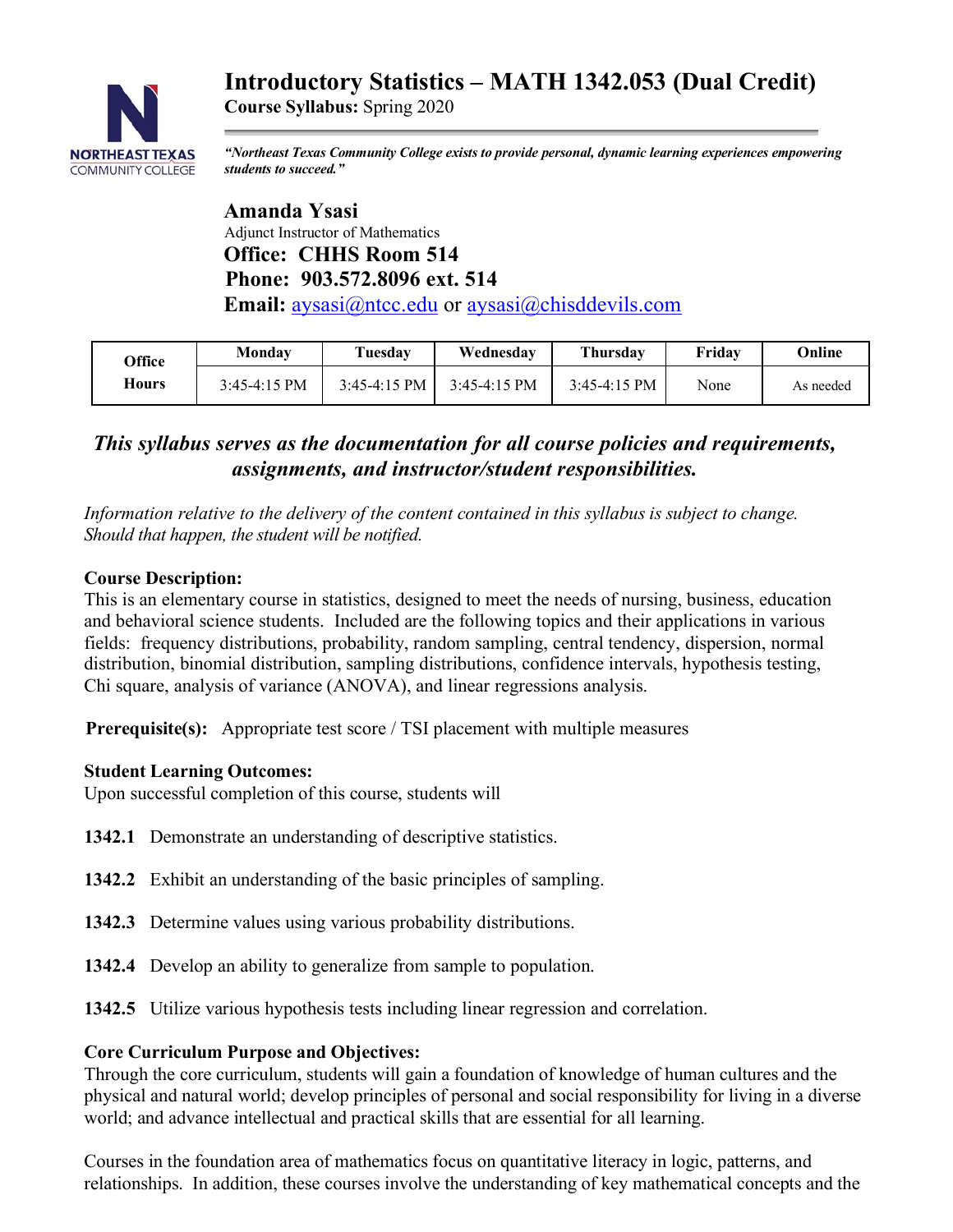application of appropriate quantitative tools to everyday experience.

#### **College Student Learning Outcomes:**

#### Critical Thinking Skills

CT.1 Students will demonstrate the ability to 1) analyze complex issues, 2) synthesize information, and 3) evaluate the logic, validity, and relevance of data.

#### Communication Skills

CS.1 Students will effectively develop, interpret and express ideas through written communication.

#### Empirical and Quantitative Skills

- EQS.1 Students will manipulate numerical data or observable facts by organizing and converting relevant information into mathematical or empirical form
- EQS.2 Students will analyze numerical data or observable facts by processing information with correct calculations, explicit notations, and appropriate technology.
- EQS.3 Students will draw informed conclusions from numerical data or observable facts that are accurate, complete, and relevant to the investigation.

#### **Evaluation/Grading Policy**

| Assignments/Quizzes*       | 15% |
|----------------------------|-----|
| Exam 1                     | 15% |
| Exam 2                     | 15% |
| Exam 3                     | 15% |
| Projects                   | 20% |
| Final Exam (no exemptions) | 20% |

Minimum requirements for Final Course Grade:

| "A" 90%          | *The daily grade is an average grade of quizzes and homework assignments.                          |
|------------------|----------------------------------------------------------------------------------------------------|
| "B" 80%          | * In-class quizzes must be taken according to class schedule.                                      |
| "C" 70%          | * The lowest in-class quiz grade will be dropped. The highest in-class quiz grade will be doubled. |
| "D" $60\%$       | * Online assignments are graded homework exercises posted on MyMathLab.                            |
| "F" Below $60\%$ | * Homework problems can each be reworked up to three times.                                        |
|                  | * The last grade earned for each homework assignment will be posted for the final grade.           |

## **Required Instructional Materials:**

 Triola, *Elementary Statistics*, 13th Edition Printed textbook with MyMathLab access code

#### **Publisher: Pearson Publishing Co. (www.pearson.com)**

 **ISBN Number**-978-0-13-474853-5 (Inclusive Access Content – MyMathLab access code) **ISBN Number**-978-0-13-446306-3 (Loose-leaf print upgrade)

Note: The NTCC Bookstore link is at www.ntcc.edu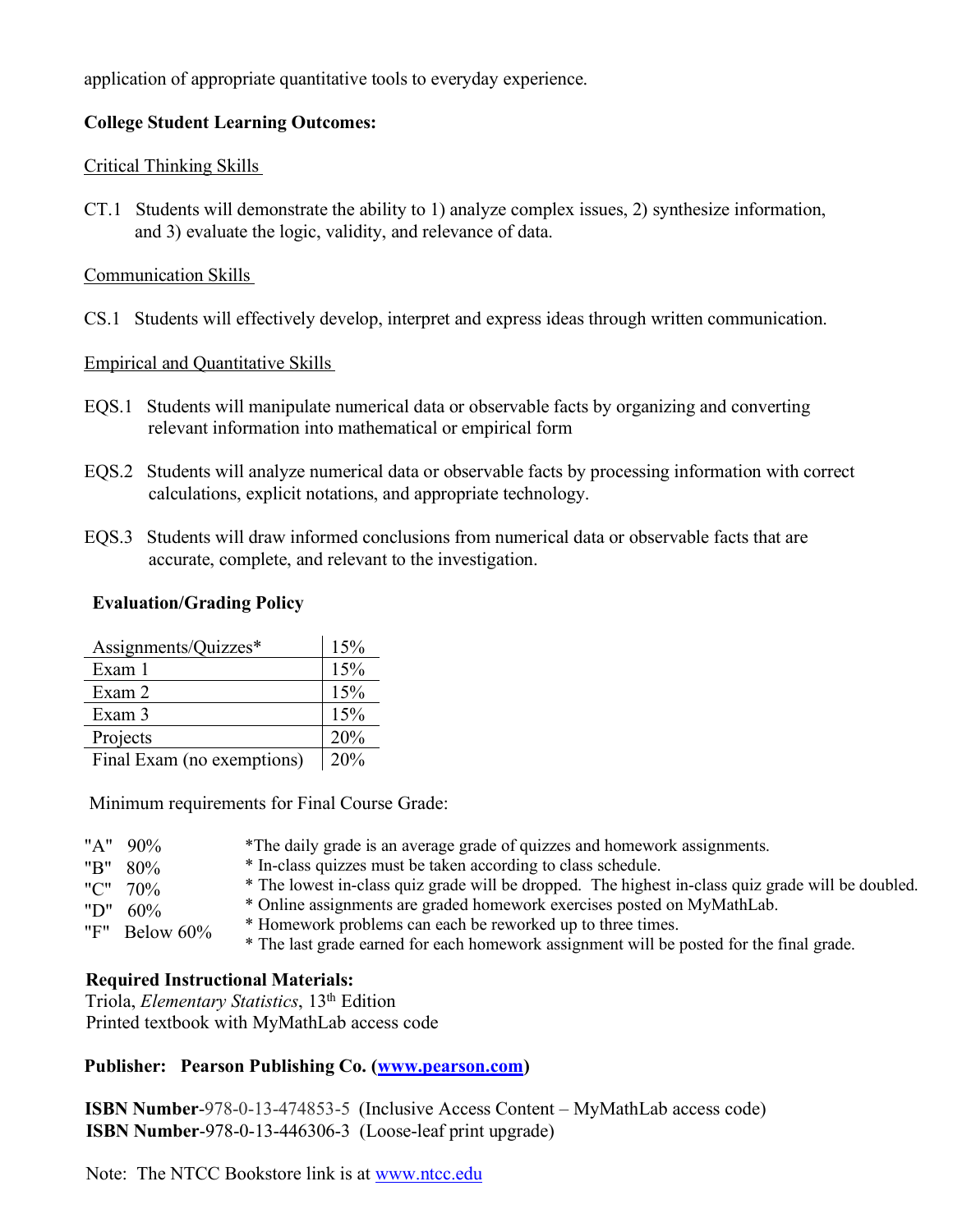#### **Optional Instructional Materials:** None

#### **Minimum Technology Requirements:**

Graphing Calculator is required. TI-84 is preferred, but other models may be approved by the instructor. Access to Microsoft Office (including Excel) is required.

#### **Required Computer Literacy Skills**:

- 1) Communicate via email;
- 2) Saving and reloading saved files;
- 3) Navigate Blackboard to access posted materials and MyMathLab assignments.

#### **Course Structure and Overview:**

This is a dual credit class held on the Chapel Hill ISD campus. Students are required to follow the attendance and dress code, as well as all other rules and acceptable use policies stated in the CHHS student code of conduct. Students are expected to behave as responsible college students; therefore, no academic information about a student can be given to another individual or parents without the expressed written consent of the student. Regular and punctual attendance at all scheduled classes is expected. Attendance is necessary for successful completion of course work.

There will be no cell phone usage in the classroom. Students will be warned if caught using a phone during class. A student will be removed from class if the disruption continues.

If you are absent, it is your responsibility to follow up with the instructor to get notes and assignments.

Students are required to complete online homework in addition to weekly in-class quizzes, and over the course of the semester, three projects, three exams and a final exam. It is very important students keep up with course materials and assignments since this is a very fast-paced, college-level course. Students are expected to watch posted instructional videos, read course textbook, and complete online assignments located in the Learning Management System, Blackboard by due dates.

Work must be shown for each assignment on Blackboard which must be turned in on the due date.

## **Communications:**

Emails will be responded to within 24 hours during the week and 48 hours on the weekend.

The college's official means of communication is via your campus email address. I will use your campus email and Blackboard to communicate with you outside of class. Make sure you keep your campus email cleaned out and below the limit so you can receive important messages.

#### **Institutional/Course Policy:**

There will be a penalty of 25% for each assignment that is turned in late. It is the student's responsibility to check Blackboard for important information/announcements regarding the course. Students should be working on course material via Blackboard every week. Do not wait until the last minute to complete and submit assignments in case of technology issues.

## **NTCC Academic Honesty/Ethics Statement:**

NTCC upholds the highest standards of academic integrity. The college expects all students to engage in their academic pursuits in an honest manner that is beyond reproach using their intellect and resources designated as allowable by the course instructor. Students are responsible for addressing questions about allowable resources with the course instructor. Academic dishonesty such as cheating, plagiarism, and collusion is unacceptable and may result in disciplinary action. This course will follow the NTCC Academic Honesty and Academic Ethics policies stated in the Student Handbook. Refer to the student handbook for more information.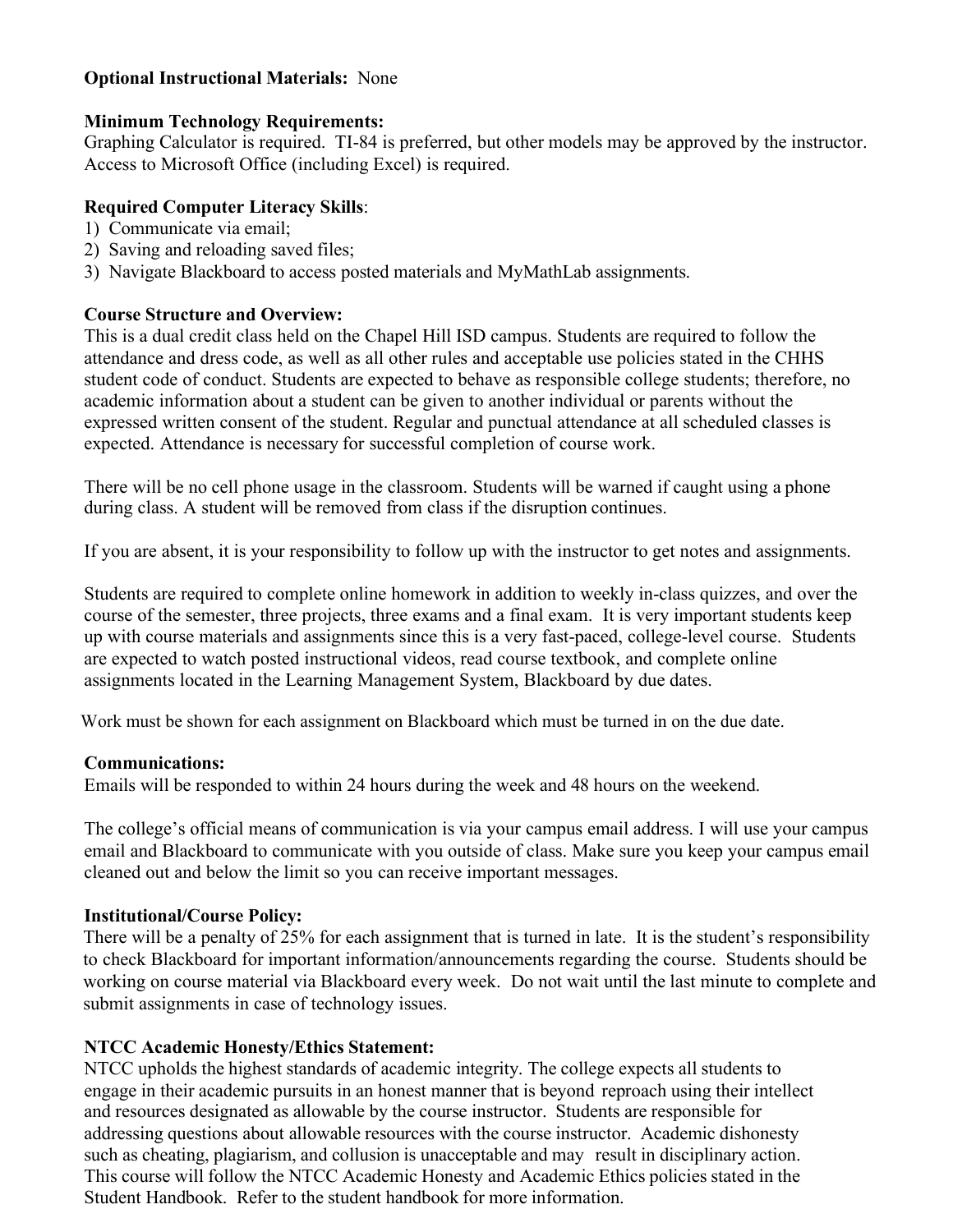#### **ADA Statement:**

It is the policy of NTCC to provide reasonable accommodations for qualified individuals who are students with disabilities. This College will adhere to all applicable federal, state, and local laws, regulations, and guidelines with respect to providing reasonable accommodations as required to afford equal educational opportunity. It is the student's responsibility to request accommodations. An appointment can be made with the Academic Advisor/Coordinator of Special Populations located in Student Services and can be reached at 903-434-8264. For more information and to obtain a copy of the Request for Accommodations, please refer to special population page on the NTCC website.

#### **Family Educational Rights and Privacy Act (FERPA)**:

The Family Educational Rights and Privacy Act (FERPA) is a federal law that protects the privacy of student education records. The law applies to all schools that receive funds under an applicable program of the U.S. Department of Education. FERPA gives parents certain rights with respect to their children's educational records. These rights transfer to the student when he or she attends a school beyond the high school level. Students to whom the rights have transferred are considered "eligible students." In essence, a parent has no legal right to obtain information concerning the child's college records without the written consent of the student. In compliance with FERPA, information classified as "directory information" may be released to the general public without the written consent of the student unless the student makes a request in writing. Directory information is defined as: the student's name, permanent address and/or local address, telephone listing, dates of attendance, most recent previous education institution attended, other information including major, field of study, degrees, awards received, and participation in officially recognized activities/sports.

| Course Schedule: (Subject to Change) |                                                                                                                 |                                                              |  |  |
|--------------------------------------|-----------------------------------------------------------------------------------------------------------------|--------------------------------------------------------------|--|--|
| Weeks                                | <b>Topics</b>                                                                                                   | <b>Assignments</b>                                           |  |  |
| Week 1: $1/21/20 - 1/26/20$          | Ch. 1, 2 Overview                                                                                               | Syllabus acknowledgement                                     |  |  |
| Week 2: $1/27/20 - 2/2/20$           | Ch. 3 Describing, Exploring,<br>and Comparing Data<br>Sections 3-1, 3-2                                         | Weekly quiz 1<br>MML online assignment                       |  |  |
| Week 3: $2/3/20 - 2/9/20$            | Ch. 3 Describing, Exploring,<br>and Comparing Data<br>Section 3-3                                               | Weekly quiz $2/6/2020$<br>MML online assignment              |  |  |
| Week 4: $2/10/20 - 2/16/20$          | Project I: Statistical Graphs                                                                                   | Exam $1 - Ch. 1, 2, 3$<br>MML online assignment<br>Project I |  |  |
| Week 5: $2/17/20 - 2/23/23$          | Ch. 4 Probability<br>Sections 4-1, 4-2, 4-3                                                                     | Weekly quiz<br>MML online assignment                         |  |  |
| Week 6: $2/24/20 - 3/1/20$           | Ch. 4 Probability<br>Sections 4-4, 4-5<br>Ch. 5 Discrete Probablity<br><b>Distributions</b><br>Section 5-1, 5-2 | Weekly quiz<br>MML online assignment                         |  |  |
| Week 7: 3/2/20 - 3/8/20              | Ch. 6 Normal Probability<br><b>Distributions</b><br>Sections 6-1, 6-2                                           | Weekly quiz<br>MML online assignment                         |  |  |

#### **Tentative Course Timeline (\*note\* instructor reserves the right to make adjustments to this timeline at any point in the term):**